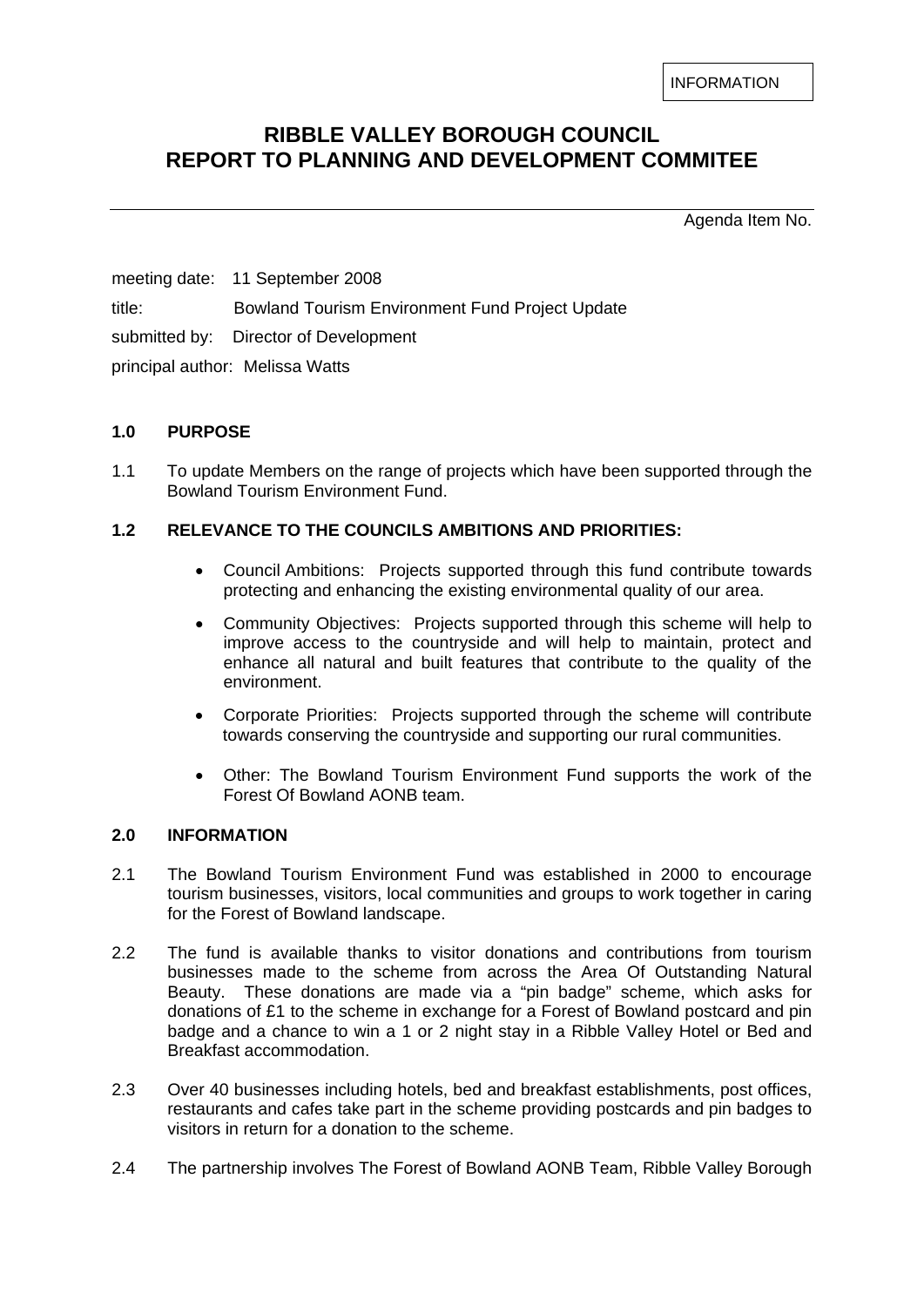Council, Lancaster City Council, Lancashire and Blackpool Tourist Board, Pendle Borough Council, Wyre Borough Council, Lancashire Wildlife Trust, The Environment Agency and Lancashire County Council. Ribble Valley Borough Council are the accountable body for the funding received and provide all administration in relation to collection and payment of the monies.

- 2.5 The partnership meets on a quarterly basis and the administration and organisation of the meetings is carried out by the Forest Of Bowland AONB Team at Lancashire County Council. A grant panel made up of representatives from Lancashire and Blackpool Tourist Board, The Forest of Bowland AONB Team and a representative from the relevant district tourism or regeneration departments assess the applications for eligibility and fit and approve or refuse the application as appropriate.
- 2.6 Public, private, voluntary, individuals, businesses or community groups can apply for funding through the Bowland Tourism Environment Fund and all projects must be carried out within the Forest of Bowland AONB itself or bring clear benefits to the AONB if located within a 2 kilometre radius.
- 2.7 Up to 100% grant funding is available for suitable projects up to a maximum of £500.
- 2.8 Projects applying to the fund must achieve at least 3 of the following objectives:
	- Demonstrate commitment to the project by the way of match funding, maintenance, in kind contributions or fundraising.
	- Improve the appearance of tourism, heritage and community facilities
	- Help improve, conserve and protect important landscapes and habitats in the Forest Of Bowland
	- Providing information for visitors about Forest of Bowland special qualities and facilities in the area
	- Improve access for all sectors of the community
	- Maintain the landscape and access to it to improve visitor enjoyment
	- Improve and promote the built and cultural heritage of the area
- 2.9 The scheme is promoted through the Ribble Valley Borough Council Website, The Forest Of Bowland AONB website, Tourist Information Centres and through Parish Councils and Community Groups in the Forest of Bowland.
- 2.10 The partnership has recently looked into the possibility of expanding the scheme further to develop a visitor payback scheme similar to those operating in the Yorkshire Dales and the Lake District. This would increase the amount of funding coming into the scheme and therefore allow for more projects to be developed. Discussions are ongoing around this issue.

#### **3.0 PROJECTS ASSISTED**

- 3.1 Since November 2006 the Bowland Tourism Environment Fund has supported the following projects:
- 3.2 **Sabden War Memorial £500** was awarded to Sabden War Memorial Trust towards the cost of a war memorial in Sabden Village. The war memorial will provide a lasting monument to the 72 village men who died in conflict. It will also provide a historic focal point in the village for the benefit of residents and visitors to the Forest of Bowland AONB.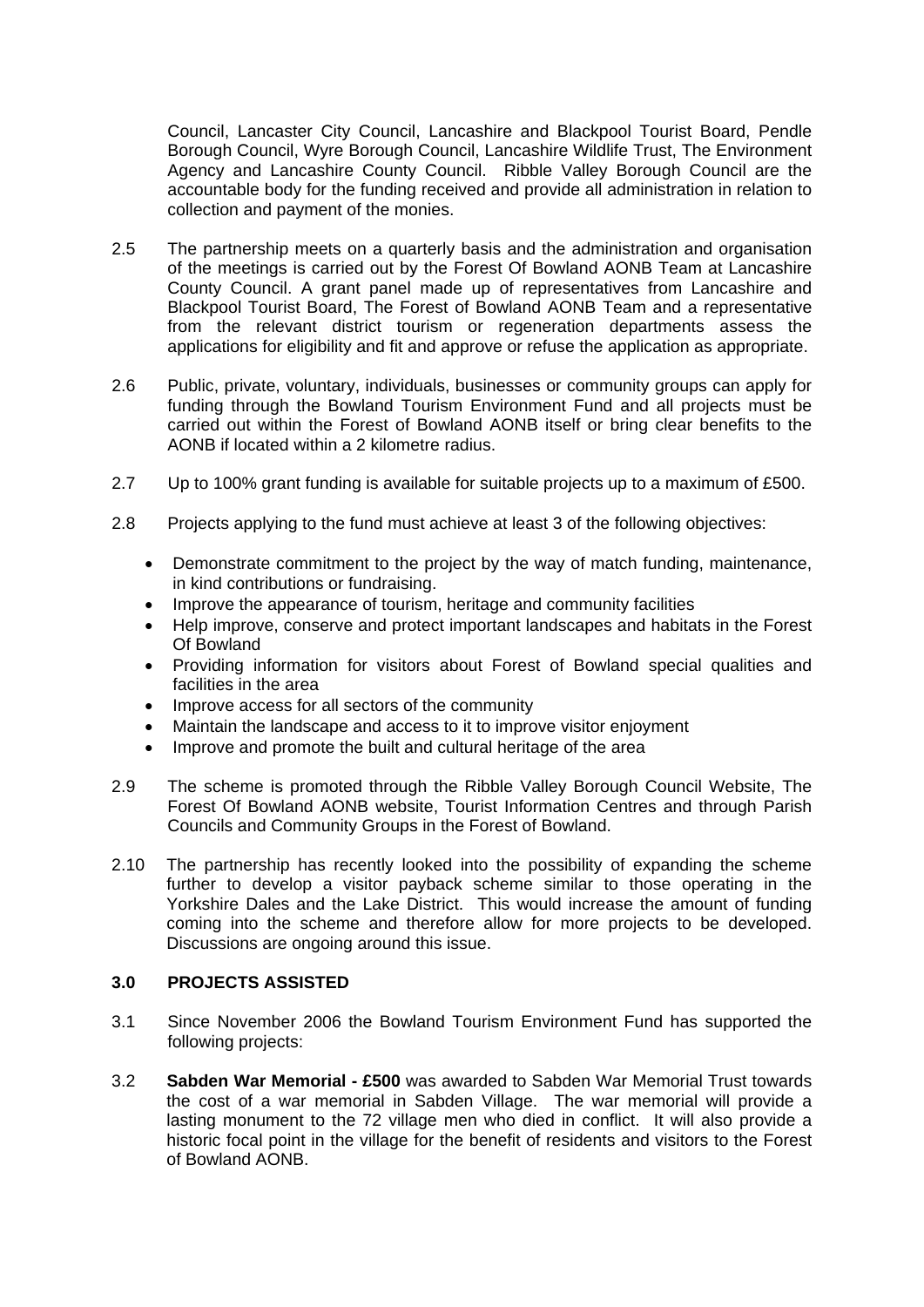- 3.3 **Interpretation Boards in Sabden £500** was awarded to Sabden Parish Council for two interpretation boards to be sited in appropriate places in the village of Sabden to help illustrate the history of the village and to point out interesting focal points in the village and the surrounding area. This project developed following a conservation area appraisal carried out by Ribble Valley Borough Council, which highlighted the lack of information on the history of the village.
- 3.4 **Knowle Green Village Hall £500** was awarded to Knowle Green Village Hall Committee towards the cost of Knowle Green Open Gardens Festival. As well as gardens to visit, visitors to Knowle Green during the festival could enjoy the exhibition of local history in the village church and could also look and buy paintings by the local arts group. The festival helped to attract visitors to the Forest Of Bowland.
- 3.5 **Brennands Endowed Primary School £400** was awarded to Brennands Endowed Primary School for an interpretation board, which details the schools origins and history and includes old photographs and old maps of the village. The building is always of great interest to visitors to Slaidburn and the board now helps to answers some of the frequently asked questions which visitors to the village have.
- 3.6 **Chipping War Memorial £500** was awarded to Bowland with Leagram Parish Council towards the renovation of Chipping War Memorial.
- 3.7 **Longridge Heritage Trails £500** was awarded to The Longridge Partnership towards the production of the Longridge Heritage Trail Leaflets.
- 3.8 **Bowland Pennine Mountain Rescue Team £500** was awarded to Bowland Pennine Mountain Rescue Team for the printing of Safe Rambling Leaflets.
- 3.9 **Clitheroe Walks £500** was awarded to Clitheroe The Future for the design and printing of The Clitheroe Walks Leaflets.
- 3.10 **Dalehead Church, Gisburn Forest £495** was awarded to Dalehead Church to produce a leaflet for visitors to the Forest of Bowland highlighting some of the 130 plant species that grow within the Biological Heritage Site at the church.
- 3.11 **Chipping Parish Council £500** was awarded to Chipping Parish Council for the erection of a new visitor information board in the village, which will provide a permanent display area for the Chipping Village Walk leaflet. The board will also contain information about local businesses and places of interest in Chipping based on the Welcome to Chipping leaflet produced by the Forest of Bowland AONB.
- 3.12 **Lancashire Cheese Trails £500** was awarded for the production of 3 cheese trails for Lancashire which helped to create attractive walks for tourists and locals and also helped to promote distinctive local produce "Lancashire Cheese"
- 3.13 **Goldshaw Booth Parish Council £500** was awarded to Goldshaw Booth Parish Council to enable them to carry out improvements in Newchurch-in-Pendle. This included the refurbishment of an overgrown and unkempt site with an inappropriate modern lamp post to create a more sensitive area with new signs, improved sight lines and a new Victorian lantern which is more in keeping with the area.
- 3.14 **Caton-with-Littledale Parish Council £500** was awarded to Caton-with-Littledale Parish Council towards the cost of producing a Caton-with-Littledale village walks leaflets. The leaflet contains four circular walks which draw attention to the wide